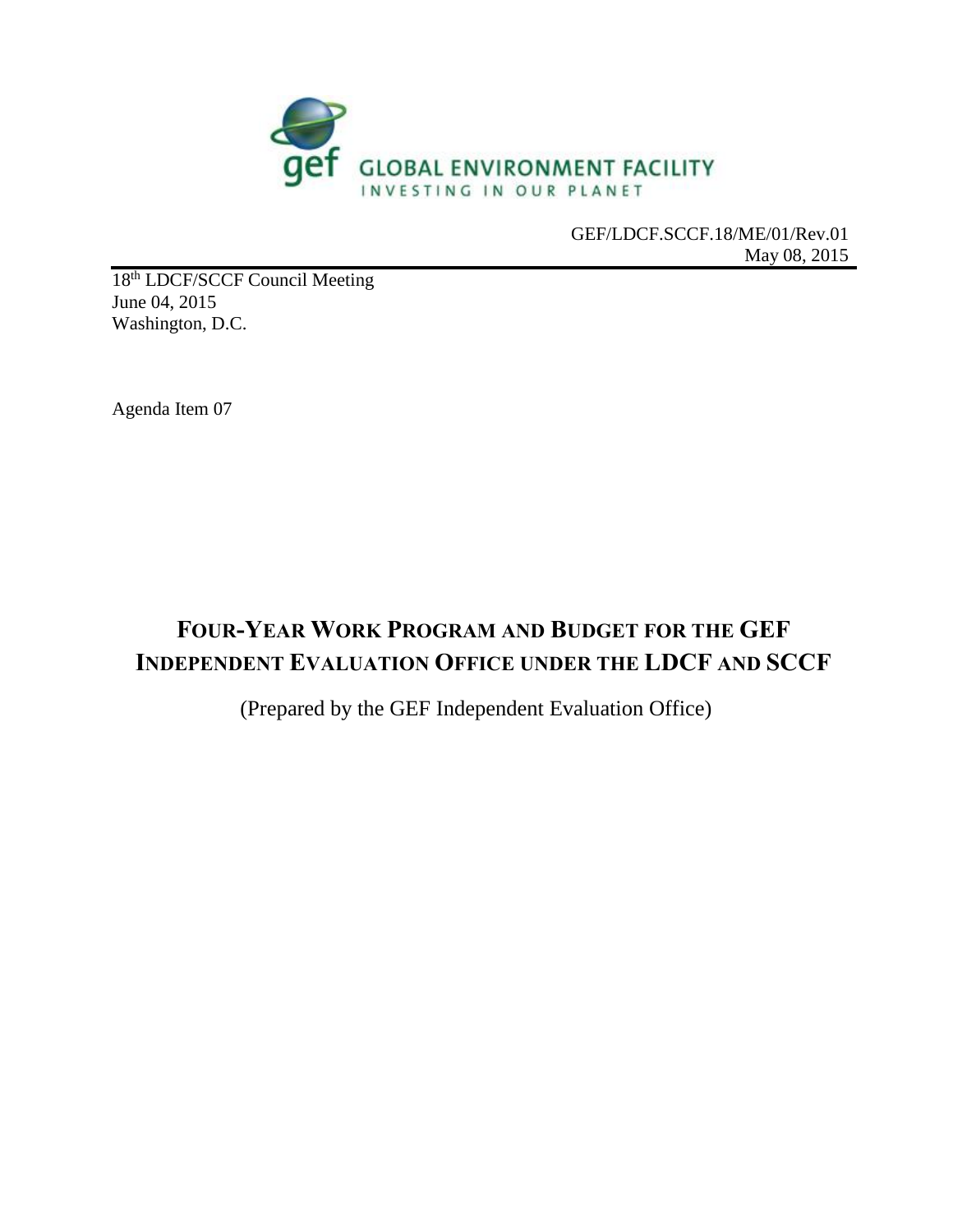#### **Recommended Council Decision**

The Council, having reviewed document GEF/LDCF.SCCF.18/ME/01, *Four-Year Work Program and Budget for the GEF Independent Evaluation Office under LDCF/SCCF*, approves an annual budget of \$83,000 for the Independent Evaluation Office for fiscal year 2016 for the proposed work program:

- a) \$69,000 from the LDCF and
- b) \$14,000 from the SCCF.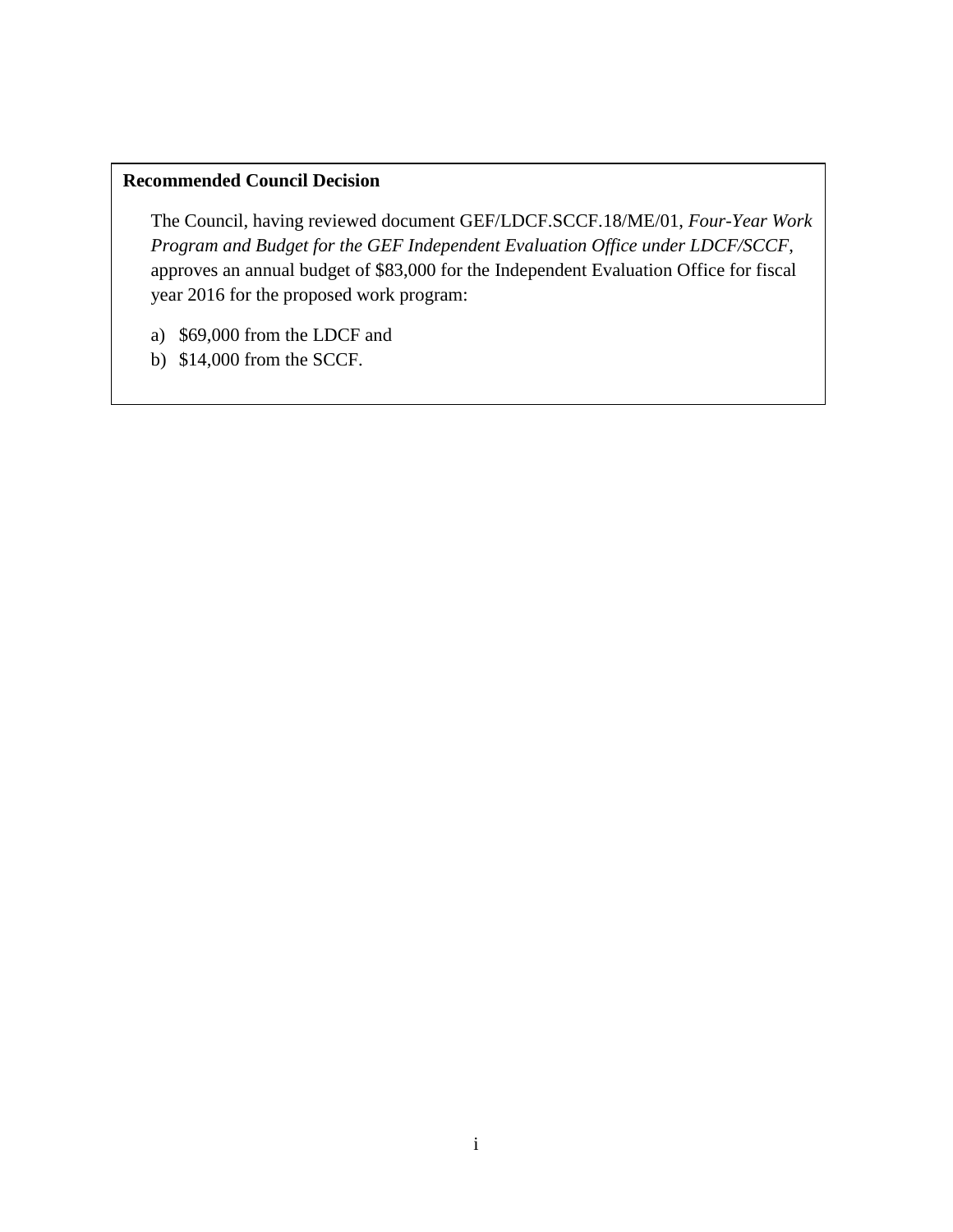#### **TABLE OF CONTENTS**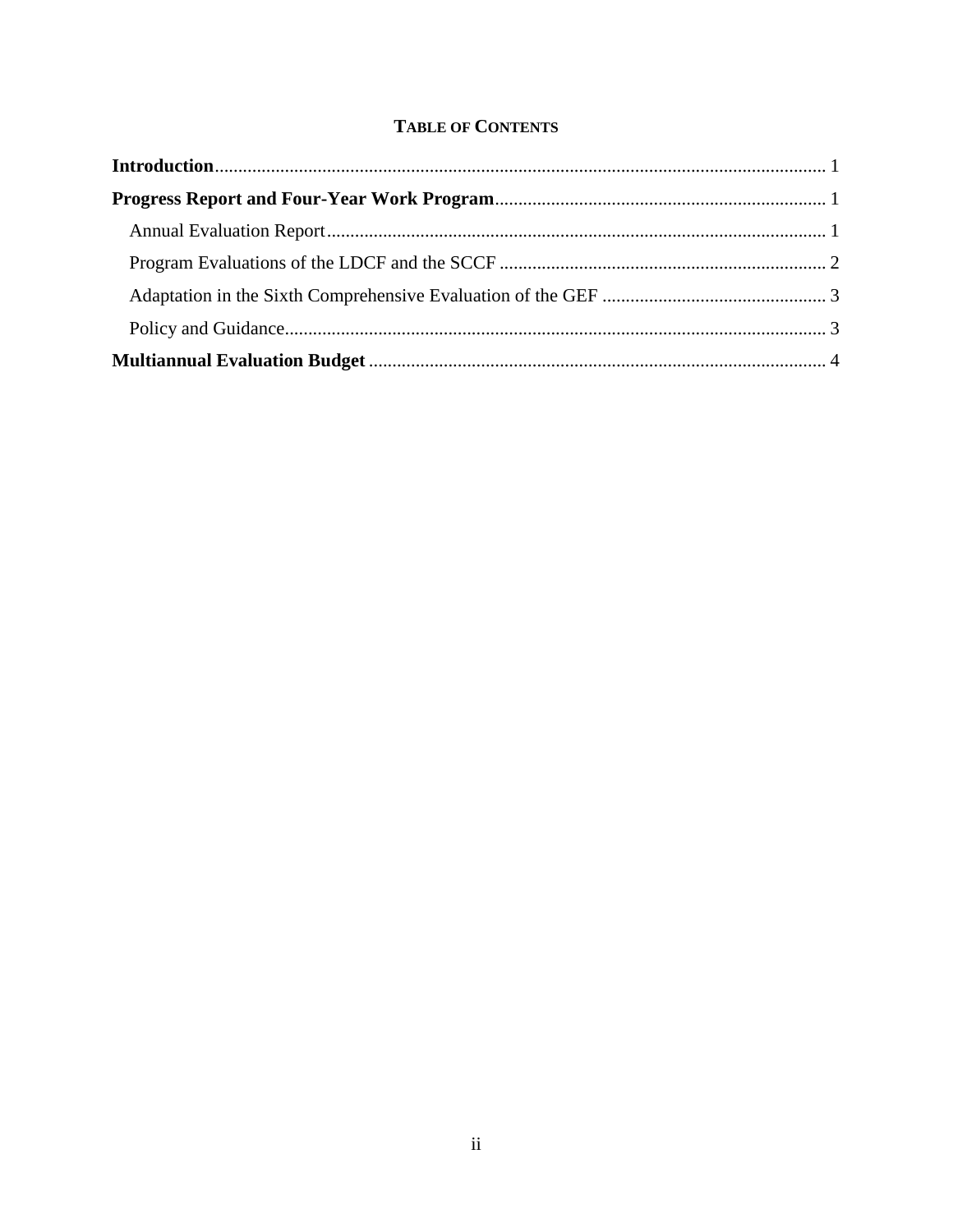#### <span id="page-3-0"></span>**INTRODUCTION**

1. During FY15 the GEF Independent Evaluation Office (IEO) completed most activities of the work program approved by the LDCF/SCCF Council at the 16th Council meeting in May 2014. The IEO prepared the second LDCF/SCCF Annual Evaluation Report (AER) for this Council session, and completed and published a guidance document on the Monitoring and Evaluation Policy for the LDCF/SCCF. One task that continues to be delayed is the development of guidelines for terminal evaluations for LDCF/SCCF projects.

2. As proposed in the FY14 and FY15 work program and budget documents multiannual budgets will be introduced for the IEO's work program for LDCF/SCCF. This is in line with the practice for the GEF Trust Fund and accommodates multi-year evaluations such as OPS5. As the Funds mature the number of evaluations that are multi-year by nature will grow, while the budget is approved on an annual basis. Therefore, the IEO's work program for the LDCF/SCCF is moving from a year-by-year work program to a four-year work program in support of the development of a longer term evaluation vision towards the Funds.

3. While the IEO will continue to provide quality evaluations on the performance and results of the LDCF and SCCF for accountability purposes, the FY16-19 LDCF/SCCF work program will be organized around the two strategic programming pillars as laid out in the *2014- 2018 GEF Programming Strategy on Adaptation to Climate Change for the Least Developed Countries Fund and the Special Climate Change Fund*: integrating climate change adaptation into relevant policies, plans, programs and decision-making processes, and expanding synergies with other GEF focal areas*.* The IEO will deliver evaluative evidence and lessons to help refine the strategic priorities contained in the LDCF/SCCF programming strategy.

4. In May 2014, the LDCF/SCCF Council approved a budget for the Independent Evaluation Office of \$64,000 for FY15. It is estimated that the budget will be fully used by the end of FY15. This document presents a progress report on the activities completed by the IEO in FY15 and a work program and a budget for activities proposed for FY16-19.

### <span id="page-3-1"></span>**PROGRESS REPORT AND FOUR-YEAR WORK PROGRAM**

### <span id="page-3-2"></span>**Annual Evaluation Report**

5. The IEO has prepared the second LDCF/SCCF Annual Evaluation Report (AER) to report on the performance of the LDCF and SCCF as well as on ongoing evaluation issues at the end of FY15. It presents an assessment of the terminal evaluations of completed LDCF/SCCF projects that were submitted during FY 2014 and reports on project outcomes and sustainability, innovative approaches in LDCF/SCCF projects, and the quality of project monitoring and evaluation. The AER 2014 also reports on innovative approaches and gender considerations in completed projects, and includes a syntheses of lesson learned from the 13 LDCF/SCCF projects completed so far. Please see GEF/LDCF.SCCF.18/ME/02.

6. The LDCF/SCCF Annual Evaluation Reports (AERs) during FY16-19 will assess completed projects using information from terminal evaluations. As the LDCF/SCCF portfolio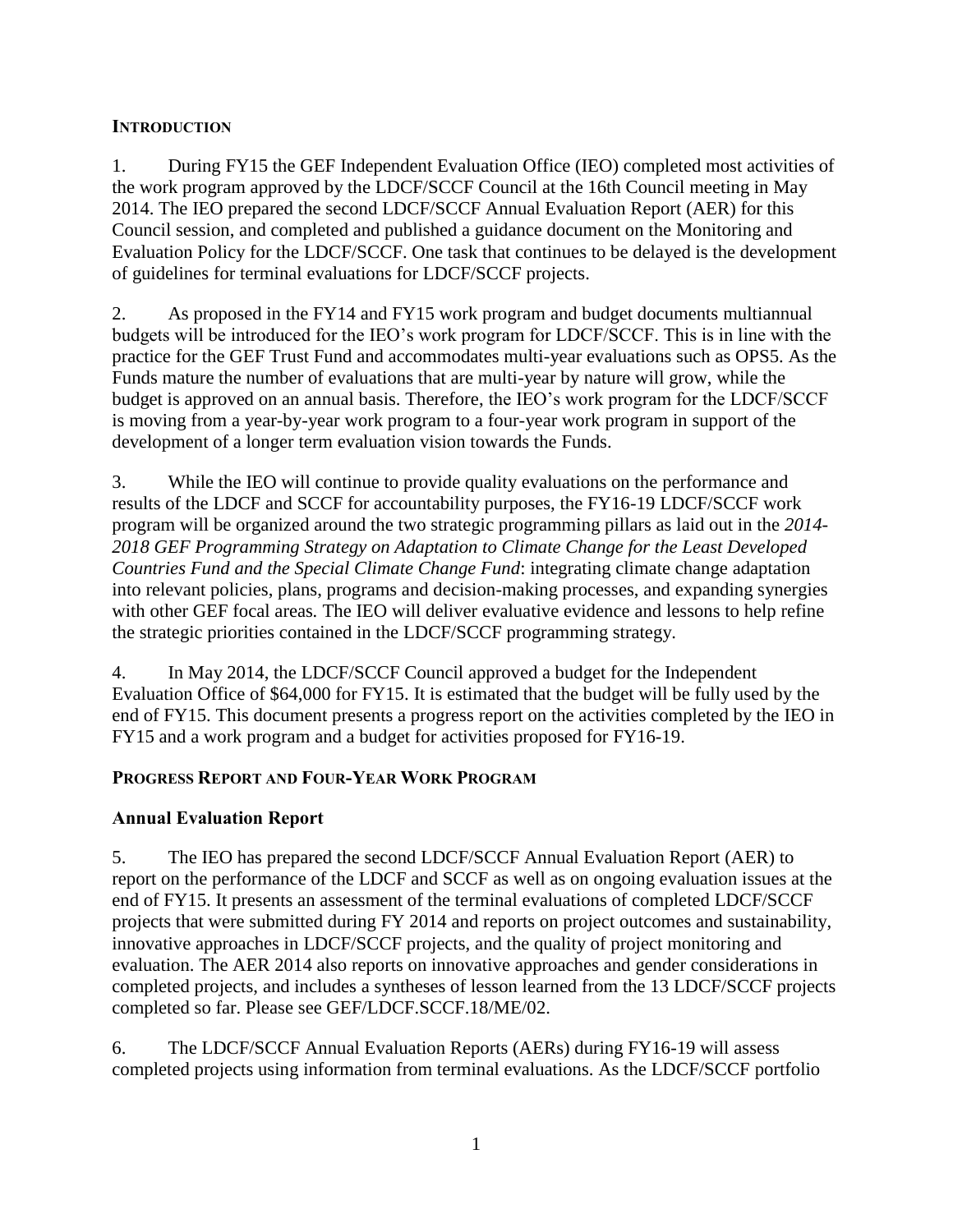matures the submission of an increasing number of terminal evaluations<sup>1</sup> will permit more detailed assessment of the portfolio's performance including project results, processes that may affect project results, and M&E arrangements. The AER also presents management action records to track adoption of the LDCF/SCCF Council's decisions across the GEF partnership.

7. AERs will also report on other assessments and special studies during FY16-19, in line with the LDCF/SCCF strategic programming pillars. Currently the AER includes innovative approaches ranging from emerging mechanisms and partnership arrangements to innovations aimed at tackling contextual challenges, gender mainstreaming and women empowerment, and lessons learned and good practice. Potential additional topics to report on in the AER during FY16-19 are multi-trust fund projects and LDCF/SCCF thematic programming priorities.

### <span id="page-4-0"></span>**Program Evaluations of the LDCF and the SCCF**

8. The *Joint Evaluation of the LDCF* (2009) was conducted with DANIDA to analyze and document the results and lessons learned from the operations of the LDCF in financing and promoting climate change adaptation. At that time of the joint evaluation of the LDCF, the fund was still in its first phase and grants to beneficiaries only covered the development of National Adaptation Programs of Action (NAPAs). In 2010 DANIDA funded a follow-up review to assess actions taken by the GEF Secretariat in response to the conclusions and recommendations presented in the evaluation report, and to provide an account of recent activities under the LDCF.<sup>2</sup> Since then the LDCF has proceeded into a new phase of funding concrete adaptation activities. In the context of OPS5 (2013) the IEO conducted quality-at-entry reviews of projects approved to implement (NAPAs) to assess the extent to which they respond to key issues identified by NAPAs.

9. The IEO proposes further evaluation of the LDCF that will focus on performance in terms of LDCF related outputs, principally the NAPAs, and LDCF support towards catalytic effects. The latter links to special needs of LDCs with respect to strengthening the national climate change secretariats and/or focal points, as well as the provision of training in negotiation skills to enable effective implementation of the Convention (FCCC/CP/2001/13/Add.1 Decision 5/CP.7, Para. 11). The update will provide evaluative evidence on the progress towards LDCF objectives, as well as the major achievements and lessons learned from LDCF implementation of more than 15 years. In relation to the Adaptation Programming Strategy the catalytic effects could translate into evaluating the LDCF performance regarding the mainstreaming of the NAPAs into broader developmental policies, plans and programs, and assessing how NAPAs relate to focal areas beyond climate change adaptation.

10. The IEO proposes an update of the *Evaluation of the Special Climate Change Fund*  (2011) which covered 35 projects, including two multi-trust fund projects. The number of projects has increased considerably since then, with currently 71 SCCF projects and 27 multitrust fund projects at various stages of approval and/or implementation. The portfolio is still young with only 7 projects completed. The update will provide evaluative evidence on the progress towards SCCF objectives as well as the major achievements and lessons learned from

 $\overline{a}$ <sup>1</sup> It is estimated that the number of terminal evaluations submitted will grow at an increasing rate.

<sup>2</sup> GEF/LDCF.SCCF.9/Inf.7.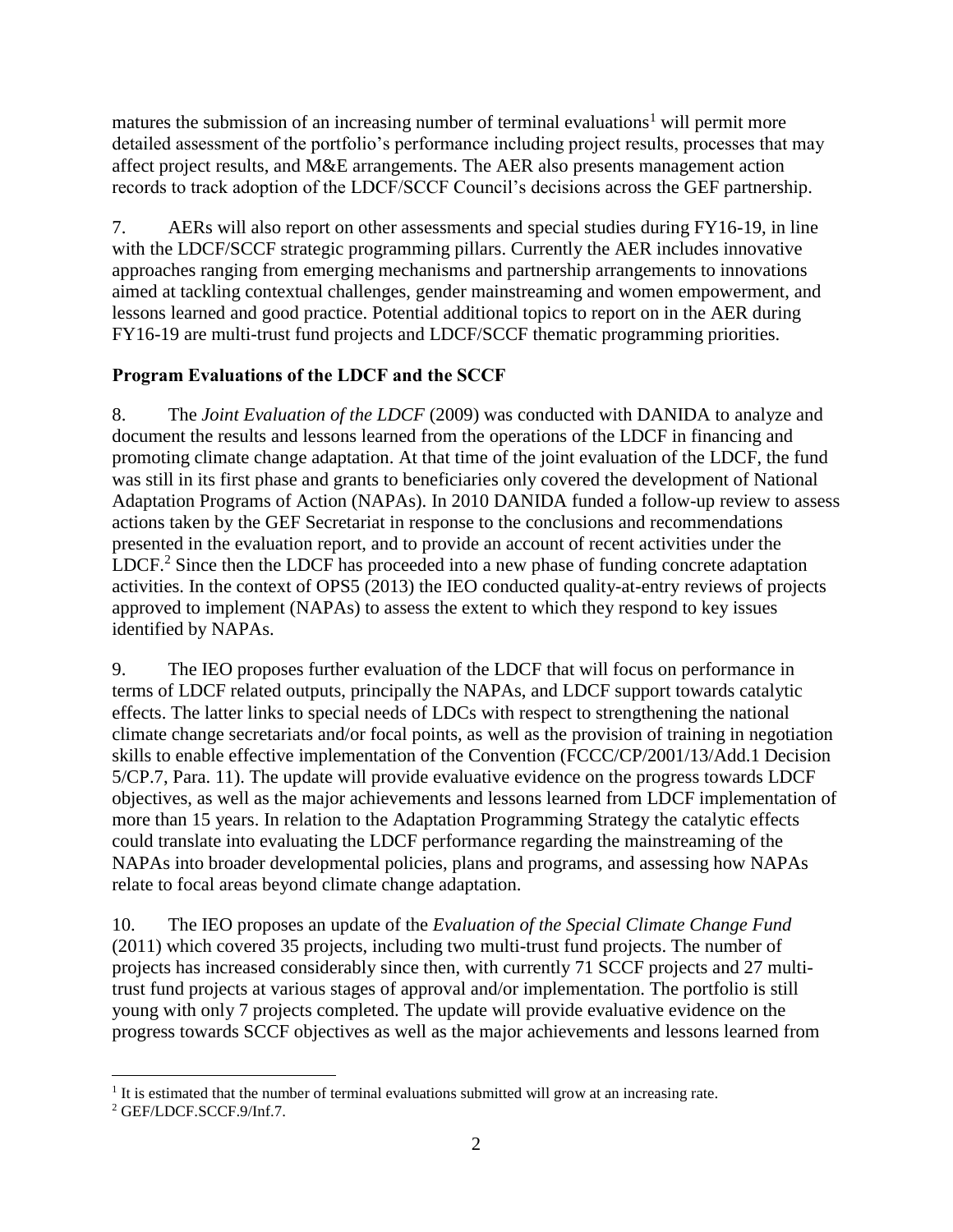SCCF implementation of more than 15 years. The evaluation will follow-up on the conclusions and recommendations of the 2011 SCCF evaluation and will provide inputs to the ongoing process of reshaping the architecture of climate finance.

11. The IEO proposes to conduct the LDCF evaluation in FY16 and the SCCF evaluation in FY17. Both program evaluations will be reported on in the AER.

# <span id="page-5-0"></span>**Adaptation in the Sixth Comprehensive Evaluation of the GEF**

12. OPS5 synthesized conclusions and evaluative evidence on adaptation to climate change. During GEF-5 adaptation to climate change was considered a focal area and included in the IEO's evaluations of the GEF Trust Fund such as performance and country level evaluations. Adaptation to climate change will be included in the Sixth Comprehensive Evaluation of the GEF (CEG6) through various channels. It will bring in evaluative evidence from the AERs prepared during FY16-19, the program evaluations of the LDCF and the SCCF, and from planned GEF Trust Fund evaluations conducted by the IEO during GEF-6. Some of these evaluations will integrate adaptation to climate change, in particular multiple benefits, performance, country level evaluations, and in special studies. A sub-study on GEF approaches to climate finance is planned as part of the multiple benefits evaluation that will shed light on the specific strategies that the GEF has adopted in climate mitigation and adaptation. Adaptation to climate change will also be included in special studies for the CEG6 on for example performance, strategies and approaches, and multi-trust fund projects, and gender mainstreaming.

## <span id="page-5-1"></span>**Policy and Guidance**

13. In FY15 the IEO, in collaboration with the GEF Secretariat, completed and published a guidance document elaborating on the operationalization of the M&E Policy for LDCF/SCCF. The *Guidance Document: Monitoring and Evaluation in the LDCF/SCCF* provides LDCF/SCCF stakeholders with direction on how to monitor and evaluate results within the overarching framework of the GEF M&E Policy, modified as necessary to adapt to the LDCF/SCCF focus. The main, but not exclusive, audience is project proponents, who have varying degrees of familiarity with M&E practices. The guidance document includes an introduction to the funds and a basic climate change background within which to place LDCF/SCCF activities. It discusses the fundamentals of M&E practices within the context of the funds' M&E policies and requirements, and provides guidance to apply the M&E Policy to LDCF/SCCF activities in accordance with GEF policies and practices. The guidance document is available on the GEF IEO website. 3

14. Given the evolving nature of the GEF partnership—notably including the expansion of the number of GEF Agencies—there is a need to review and update the GEF M&E Policy. This revision will also take into account the role of the LDCF/SCCF and their relationships to the GEF. Once the IEO has revised the M&E Policy, the guidance document on M&E in the LDCF/SCCF will be updated.

 $\overline{a}$ <sup>3</sup> <https://www.thegef.org/gef/M-and-E-in-the-LDCF-SCCF>